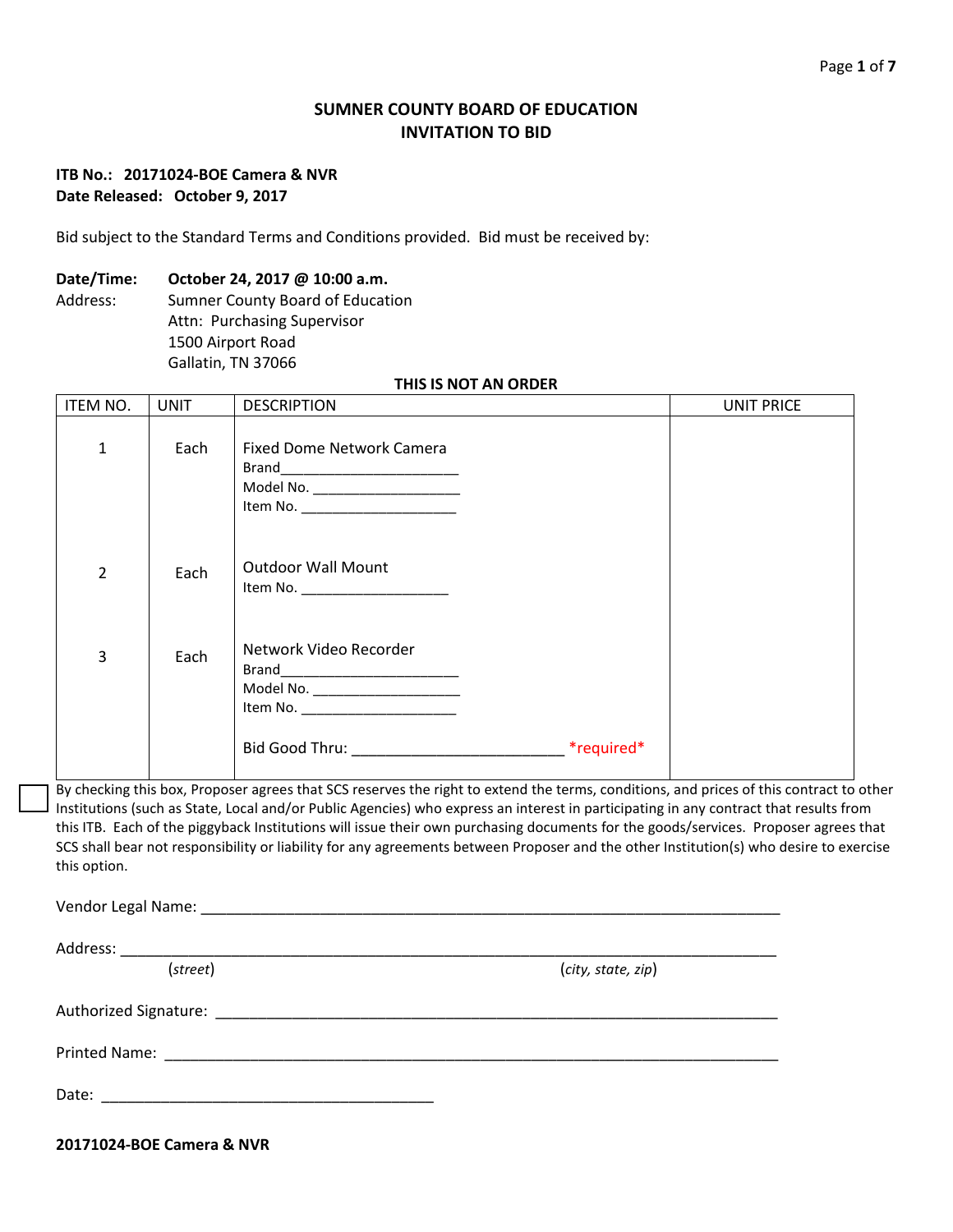# **NOTICE TO PROPOSERS**

There may be one or more amendments to this ITB. In order to receive communication for any such amendments issued specifically to this ITB, the proposer must provide the information requested below to the Sumner County Board of Education (SCS) Purchasing Department. The information may be sent by email to: Chris Harrison, Purchasing Supervisor, chris.harrison@sumnerschools.org. SCS will send amendments only to those proposers which complete and return this information in a timely manner.

| ITB Number:             | 20171024-BOE Camera & NVR |  |
|-------------------------|---------------------------|--|
| Company Name:           |                           |  |
| <b>Mailing Address:</b> |                           |  |
|                         |                           |  |
|                         |                           |  |
| Phone Number:           |                           |  |
| <b>Contact Person:</b>  |                           |  |
| Email Address:          |                           |  |

Emailed amendments will be sent in a Microsoft Word (Office for Windows) or Portable Document Format (pdf) format. Any alterations to the document made by the proposer may be grounds for rejection of proposal, cancellation of any subsequent award or any other legal remedies available to SCS.

Amendments will also be posted on the SCS website **https://sumnerschools.org/index.php/current-bids-and-rfps** and attached to the solicitation listing as a PDF or WORD file. Check the particular solicitation on the Current Bids and RFPs webpage for any posted amendments.

By completing and returning this form, the Proposer has expressed its intent to provide a proposal for **20171024-BOE Camera & NVR.**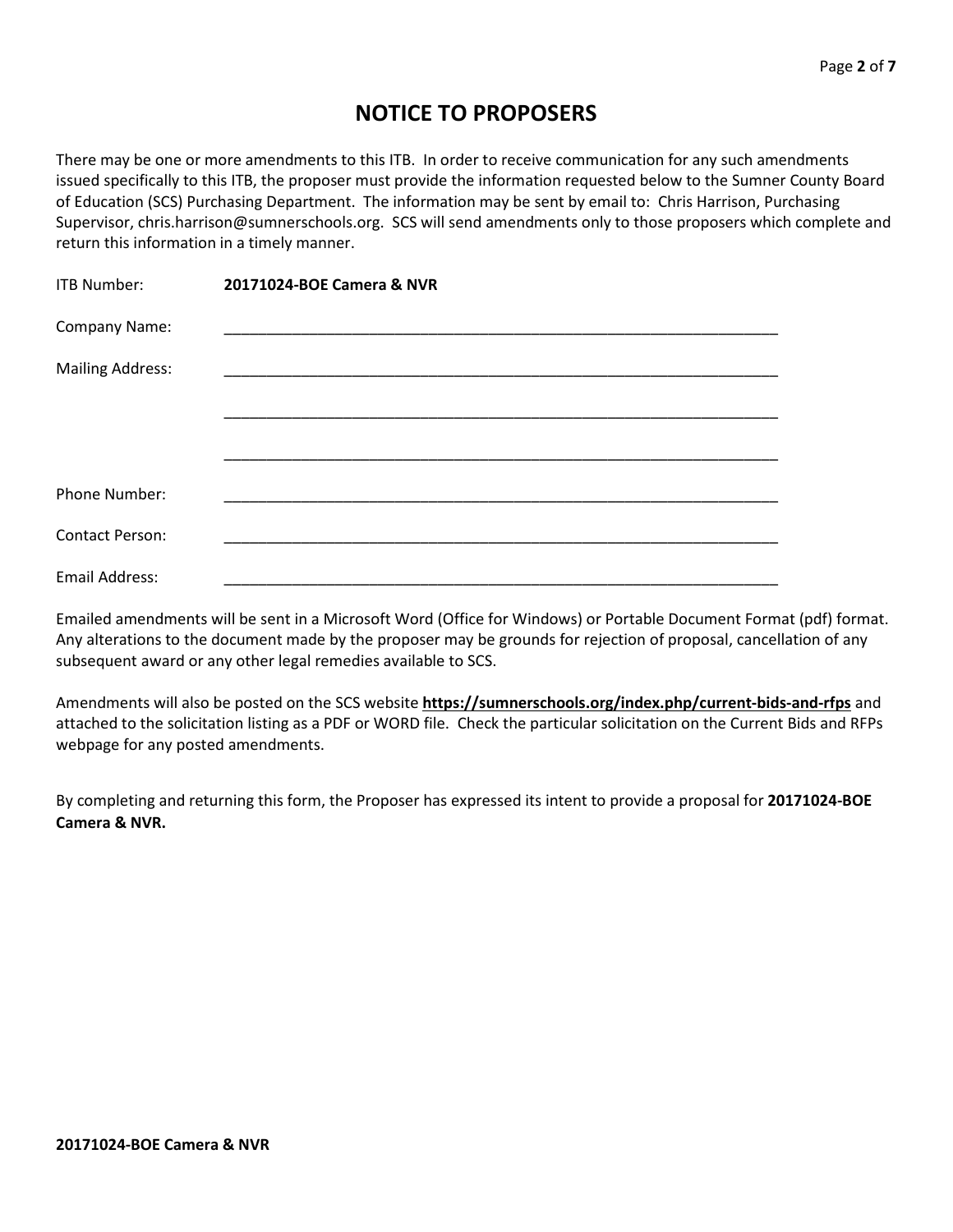# **SUMNER COUNTY BOARD OF EDUCATION INVITATION TO BID 20171024-BOE Camera & NVR**

The Sumner County Board of Education, herein known as "SCS", is soliciting this ITB to secure bid pricing for an indoor/outdoor fixed dome IP camera and a network video recorded. The bid price must include costs of materials plus delivery to the SCS Support Services Facility. Installation will be completed by SCS personnel.

Delivery Address: Sumner County Board of Education Attn: Support Services Department 1500 Airport Road Gallatin, TN 37066

\*The delivery location accepts deliveries from carriers such as UPS, FedEx, etc. A loading dock and forklift are available for unloading. Normal delivery hours are: Monday thru Friday, 7:00 a.m. to 1:00 p.m. The bidder must schedule delivery with SCS personnel. SCS shall not be responsible for additional delivery fees when the bidder has not properly coordinated the delivery.

# **SPECIFIC INFORMATION**

SCS shall accept products that meet or exceed the performance and workmanship of the information referenced in the ITB document. Bidders are to notify the Purchasing Supervisor if the specifications are not perceived to be open and fair.

Product literature must be included for the Brand/Model of equipment that the bidder has proposed.

- Fixed Dome IP Camera
	- o 3.1 MP (minimum)
	- o HD
	- o Auto Focus Lens
	- o Focus Range: 2.7 12mm
	- o 15 FPS at 1920x1080
	- o Indoor/Outdoor
	- o Include cost for outdoor water proof wall mount
- Network Video Recorder
	- o 128 Channel
	- o 4TB Hard Drive
	- o Supports third-party network cameras

SCS does not guarantee a minimum order quantity. SCS requests that the bidder indicate any quantity order restrictions and/or discounts for quantity orders.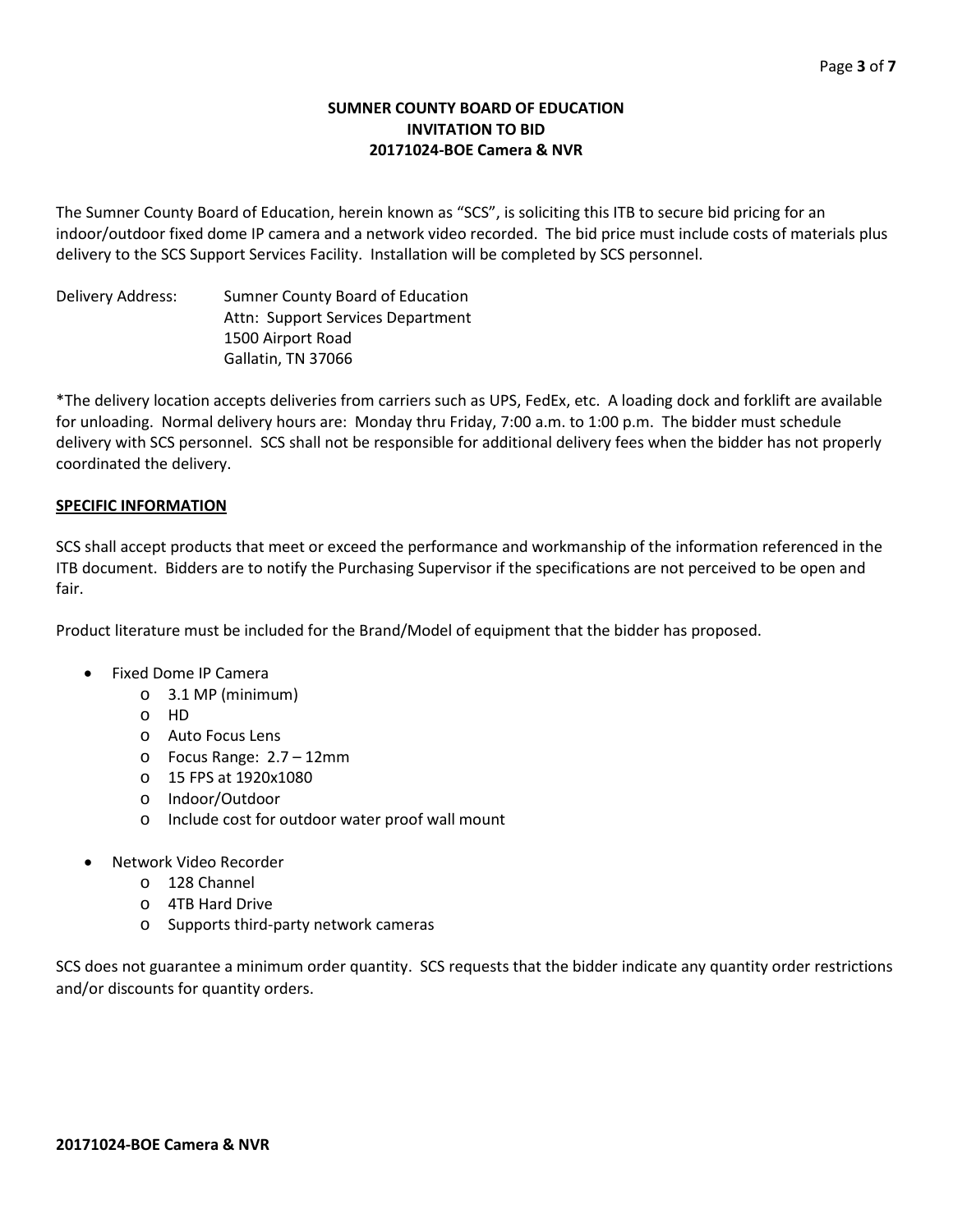## **STANDARD PURCHASING TERMS & CONDITIONS SUMNER COUNTY BOARD OF EDUCATION (SCS)**

#### **1. PREPARATION AND SUBMISSION OF BID.**

- **a.** Failure to examine any drawings**,** specifications, or instructions will be at the bidder's risk. Any deviation from the stated terms, conditions and specifications must be coordinated with and approved in writing by the SCS Purchasing Supervisor.
- **b.** BID SUBMITTAL / SIGNATURE: Bid shall give the full name and business address of the bidder. If the bidder is a corporation, the name shall be stated as it is in the corporate charter. Bids must be signed in ink by the bidder's authorized agent. Unsigned bids will be rejected. Bids are to be sealed and the outside of the envelope is to reference the bid number. The person signing the bid must show his title, and if requested by the institution, must furnish satisfactory proof of his or her authority to bind his or her company in contract. Bidder understands that by submitting a bid with an authorized signature, it shall constitute an offer to SCS. Bids must be typewritten or in ink; otherwise they may not be considered. Purchase orders will be issued to the firm name appearing on the W9. Facsimile responses will not be considered.
- **c.** SCS is not responsible for any costs incurred by any vendor pursuant to the RFP/ITB. The vendor shall be responsible for all costs incurred in connection with the preparation and submission of its proposal.
- **d.** All bids that exceed \$25,000 must have the Company Name, License Number, Expiration Date thereof and License Classification of Contractor listed on the outside of the sealed envelope, as required by State of Tennessee Code Annotated 62-6-119.
- **e.** Bids are to be received in the location designated on the bid no later than the specified date and time. Late bids will NOT be opened or considered.
- **f.** No erasures permitted. Errors may be crossed out and corrections printed in ink or typewritten adjacent to error and must be initialed in ink by person signing bid.
- **g.** Specifications: Reference to available specifications shall be sufficient to make the terms of the specifications binding on the bidder. The use of the name of a manufacturer, or any special brand or make in describing an item does not restrict the bidder to that manufacturer or specific article, unless specifically stated. Comparable products of other manufacturers will be considered if proof of compatibility is contained in the bid. Bidders are required to notify SCSs Purchasing Supervisor whenever specifications/procedures are not perceived to be fair and open. The articles on which the bids are submitted must be equal or superior to that specified. Informative and Descriptive Literature: The bidder must show brand or trade names of the articles bid, when applicable. It shall be the responsibility of the vendor, including vendors whose product is referenced, to furnish with the bid such specifications, catalog pages, brochures or other data as will provide an adequate basis for determining the quality and functional capabilities of the product offered. Failure to provide this data may be considered valid justification for rejection of bid.
- **h.** Samples: Samples of items when called for, must be furnished free of expense, and if not destroyed will, upon vendor's request within ten (10) days of bid opening, be returned at the bidder's expense. Each sample must be labeled with the bidder's name, manufacturer's brand name and number, bid number and item reference.
- **i.** Time of Performance: The number of calendar days in which delivery is to be made after receipt of order shall be stated in the bid and may be a factor in making an award, price notwithstanding. If no delivery time is stated in the bid, bidder agrees that delivery is to be made within two weeks (10 business days) of order.
- **j.** Transportation and delivery charges should be included in the price and be fully prepaid by the vendor to the destination specified in the bid. Bid prices shall include delivery of all items F.O.B. destination.
- **k.** New materials and supplies must be delivered unless otherwise specifically stated in the bid.
- **l.** Alternate/multiple bids will not be considered unless specifically called for in the bid.
- **m.** Only bids submitted on bid forms furnished by the Institution will be considered.
- **n.** By signing this bid where indicated, the bidder agrees to strictly abide by all local, state and federal statutes and regulations. The bidder further certifies that this bid is made without collusion or fraud.
- **o.** Failure to Bid/Error in Bid. In case of error in the extension of prices in the bid, the unit price will govern. Late bids will NOT be opened or considered. Bidders are cautioned to verify their bids before submission, as amendments received after the bid deadline will not be considered. No bid shall be altered, amended or withdrawn after opening. After bid opening, a bidder may withdraw a bid only when there is obvious clerical error such as a misplaced decimal point, or when enforcement of the bid would impose unconscionable hardship due to an error in the bid resulting in a quotation substantially below the other bids received. Bid withdrawals will be considered only upon written request of the bidder.

#### **20171024-BOE Camera & NVR**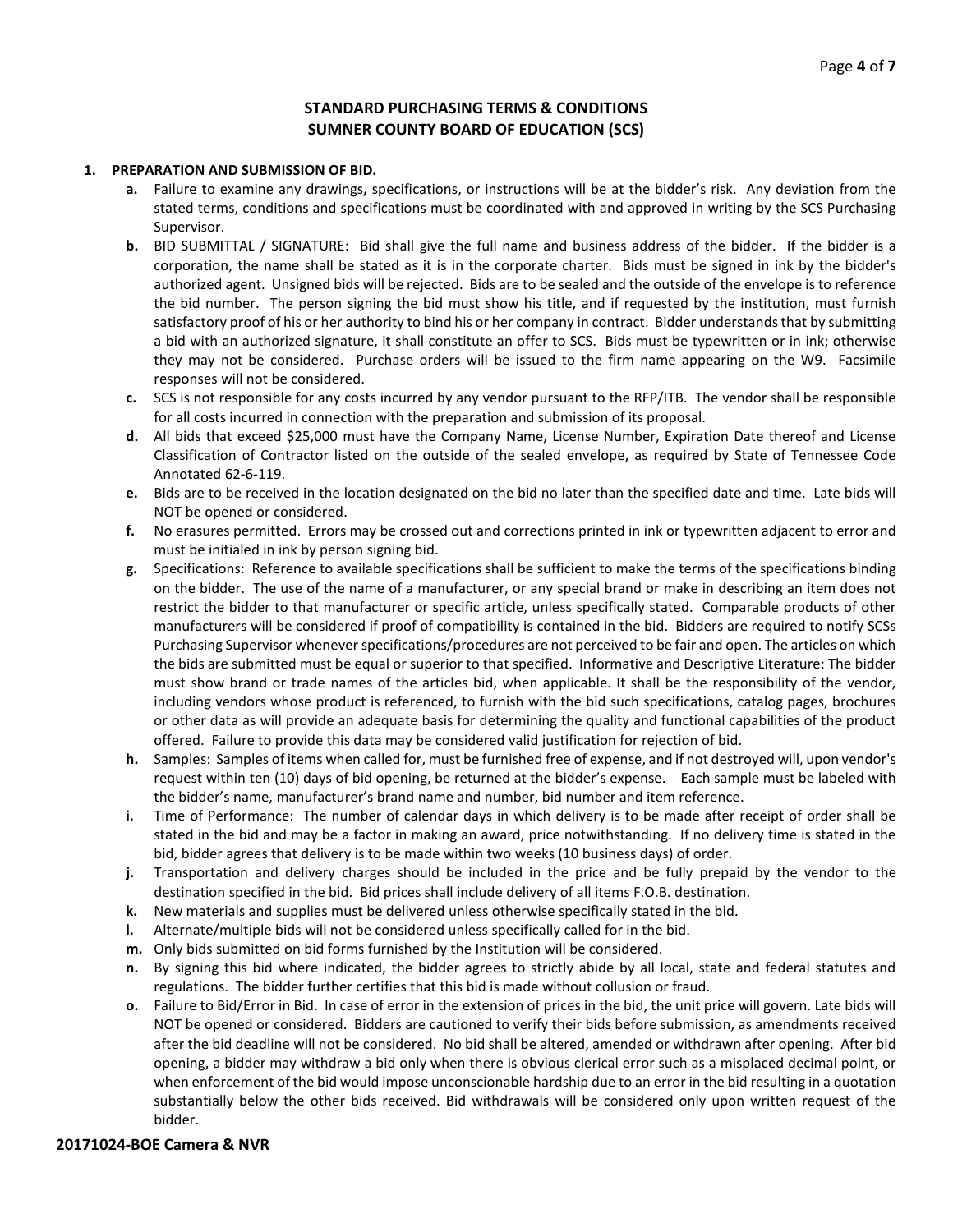- **2. OPEN RECORDS.** In order to comply with the provisions of the Tennessee Open Records Act, all bids will be publicly opened and are subject to public inspection after the award upon written request. Bidders may be present at bid opening. Summary information will be posted the SCS website, www.sumnerschools.org under the Invitation to Bid link.
- **3. ACCEPTANCE AND AWARD.** SCS reserves the right to reject any and all bids and to waive any informality in bids and, unless otherwise specified by the bidder to accept any item in the bid. Action to reject all bids shall be taken for unreasonably high prices, errors in the bid documents, cessation of need, unavailability of funds, or any other reason approved by SCS.
	- **a.** Contracts and purchases will be made with the lowest, responsive, responsible, qualified bidder. The quality of the articles to be supplied, their conformity with the specifications, their suitability to the requirements of the Institution, cash discount offered and the delivery terms will be taken into consideration.
	- **b.** Any deviation from these stated terms, specifications and conditions must be coordinated with and approved in writing by the Purchasing Supervisor.
	- **c.** SCS reserves the right to order more or less than the quantity listed in the bid.
	- **d.** Prices quoted in the response (if any) are to be considered firm and binding until the terms and conditions of the RFQ are in the possession of SCS.
	- **e.** If a bidder fails to state a time within which a bid must be accepted, it is understood and agreed that SCS shall have ninety (90) days to accept.
	- **f.** No purchase or contract is authorized or valid until the issuance of a SCS purchase order in accordance with SCS policy. No SCS employee is authorized to purchase equipment, supplies or services prior to the issuance of such a purchase order.
	- **g.** If the appropriate space is marked on the bid, other Institutions (such as State, Local and/or Public Agencies) may purchase off the contract during the same period as SCS.
	- **h.** The awarded bidder will be required to post a performance and payment bond in the amount of 25% of the contract price if it exceeds \$100,000 as stated by State of Tennessee Code Annotated 12-4-201.
	- **i.** If the project cost is in excess of \$25,000 a performance bond must be secured by the requesting part in an amount equal to the market improvement value.
- **4. PAYMENT**. Payment terms must be specified in the bid response, including any discounts for early payment. Partial payments will not be approved unless justification for such payment can be shown. Terms will be net 30 days. Payment will not be made until all the conditions of the RFP/ITB are inspected and approved as meeting all specifications by persons appointed by SCS.
- **5. DEFAULT OF SELECTED VENDOR.** In case of vendor default, SCS may procure the articles or services from other sources and hold the defaulting vendor responsible for any resulting cost. If the awarded vendor violates any terms of their response, the contract, SCS policy or any law, they may be disqualified from bidding for a period of two years for minor violations or longer for major violations. Bids from disqualified bidders will not be accepted during the period of disqualification.
- **6. INSPECTION OF PURCHASES.** Articles received which are not equivalent will not be accepted and will be picked up by the vendor or returned to vendor, shipping charges collect. SCS shall have a reasonable period in which to inspect and accept or reject materials without liability. If necessity requires SCS to use nonconforming materials, an appropriate reduction in payment may be made.
- **7. TAXES.** SCS is tax exempt; do not include taxes in quotation. Vendors making improvements or additions to, or performing repair work on real property for SCS are liable for any applicable sales or use tax on tangible personal property used in connection with the contract or furnished to vendors by the state for use under the contract.
- **8. NONDISCRIMINATION.** SCS is an equal opportunity employer. SCS and bidder agree to comply with Titles VI and VII of the Civil Rights Act of 1964, Title IX of the Education Amendments of 1972, Section 504 of the Rehabilitation Act of 1973, Executive Order 11,246, the Americans with Disabilities Act of 1990 and the related regulations to each. Each party assures that it will not discriminate against any individual including, but not limited to employees or applicants for employment and/or students, because of race, religion, creed, color, sex, age, disability, veteran status or national origin. In the event that any claims should arise with regards to violations of any such local, state or federal law, statues, rule or regulations, the vendor will indemnify and hold SCS harmless for any damages, including court costs or attorney fees, which might be incurred.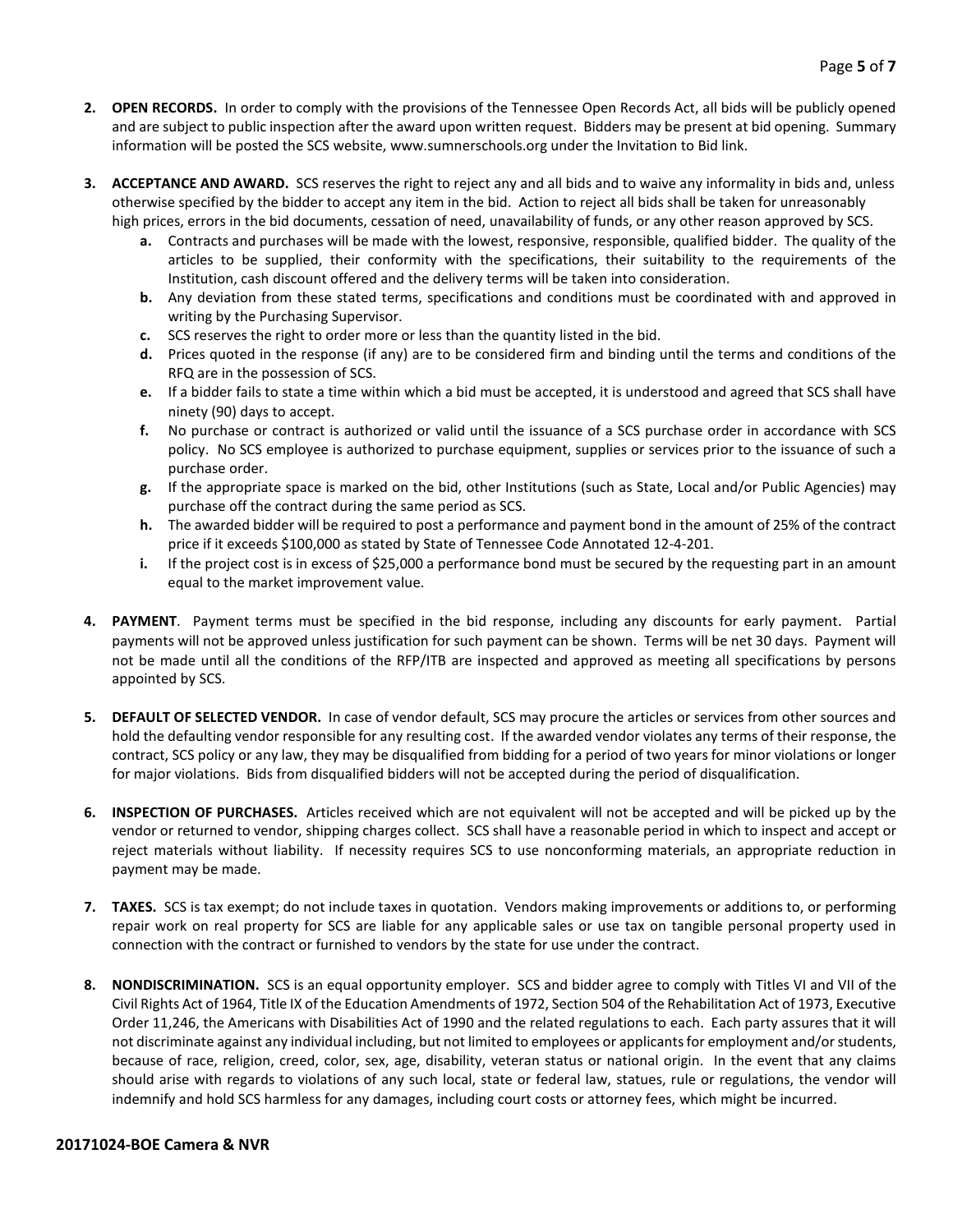- **9. PROHIBITIONS/NO VENDOR CONTRACT FORM/TENNESSEE LAW.** Acceptance of gifts from vendors is prohibited. TCA §12- 3-106. The contract documents for purchase under this bid request shall consist of the successful bidder's bid and SCSs purchase order. **The bidder may request exceptions to terms and conditions and/or request SCS to accept other terms and conditions by means of subsequent documents such as invoices, warranty agreements, license agreements, etc. All subsequent document shall be open to revision for impermissible language. SCS reserves the right to render the bid unresponsive and subject the bid to rejection if successful terms cannot be negotiated. The contract shall be governed by Tennessee law.**
- **10. PROHIBITION ON HIRING ILLEGAL IMMIGRANTS.** Tennessee Public Chapter No. 878 of 2006, TCA 12-4-124, requires that Contactor attest in writing that Contractor will not knowingly utilize the services of illegal immigrants in the performance of this Contract and will not knowingly utilize the services of any subcontractor, if permitted under this Contract, who will utilize the services of illegal immigrants in the performance of this Contract. The attestation shall be made on the form, Attestation re Personnel Used in Contract Performance ("the Attestation"), which is attached and hereby incorporated by this reference.
- **11. SALES AND USE TAX.** Before the Purchase Order/Contract resulting from this RFP/ITB is signed, the apparent successful bidder must be registered with the Department of Revenue for the collection of Tennessee sales and use tax.
- **12. ASSIGNMENT.** Neither the vendor nor SCS may assign this agreement without prior written consent of the other party.
- **13. LIABILITIES.** The vendor shall indemnify SCS against liability for any suits, actions or claims of any character arising from or relating to the performance under this agreement by the vendor or its subcontractors. SCS has no obligation for the payment of any judgement or the settlement of any claim made against the vendor or its subcontractors as a result of obligations under this contract.
- **14. APPLICABLE LAW.** Any contract shall be interpreted under the laws and statutes of the State of Tennessee. SCS does not enter into contracts which provide for mediation or arbitration. Any action arising from any contract made from this RFP shall be brought in the state courts in Sumner County, TN or in the United States Federal District Court for the Middle District of Tennessee.

Additionally, it is a violation of state statutes to purchase materials, supplies, services or any other item from a vendor that is a commissioner, official, employee or board member that has any financial or beneficial interest in such transaction

- **15. FUNDS**. The Proposer understands and accepts the non-appropriation of funds provision of SCS.
- **16. DATA PRIVACY AND SECURITY**. Personal Information (PI) includes but is not limited to that information protected by HIPAA, the HITECH Act, FERPA, or Gramm-Leach-Bliley) or such information which would allow a third party to gain access to the personal, medical or financial records of any of any party. Vendor represents and warrants that its collection, access, use, storage, disposal and disclosure of PI complies with all applicable federal and state privacy and data protection laws. Vendor represents and warrants that Vendor will maintain compliance with the SSAE 16 standard, and shall undertake any audits and risk assessments Vendor deems necessary to maintain compliance with SSAE16. If PI provided by SCS to Vendor is subject to FERPA. Vendor agrees that in its handling of FERPA data it will perform as a school official as that term is defined by FERPA regulations. Vendor acknowledges that its improper disclosure or re-disclosure of PI covered by FERPA may, under certain circumstances, result in Vendor's exclusion from eligibility to contract with SCS for at least five (5) years. Vendor shall provide SCS with the name and contact information for an employee of Vendor who shall serve as SCS's primary security contact and shall be available to assist Customer twenty-four (24) hours per day, seven (7) days per week as a contact in resolving obligations associated with any security incident in which it is reasonably suspected that there has been a breach of information security. Vendor shall immediately mitigate or resolve any Security Incident, at Vendor's expense and in accordance with applicable privacy rights, laws, regulations and standards. Vendor shall reimburse SCS for actual costs incurred by SCS in responding to, and mitigating damages caused by, any Security Incident, including all costs of notice and/or remediation incurred under applicable law as a result of the Security Incident.
- **17. IRAN DIVESTMENT ACT.** By submission of this bid, each bidder and each person signing on behalf of any bidder certified, and in the case of a joint bid each party thereto certifies as to its own organization, under penalty of perjury, that to the best of its knowledge and belief that each bidder is not on the list created pursuant to TCA 12-12-106.

#### **20171024-BOE Camera & NVR**